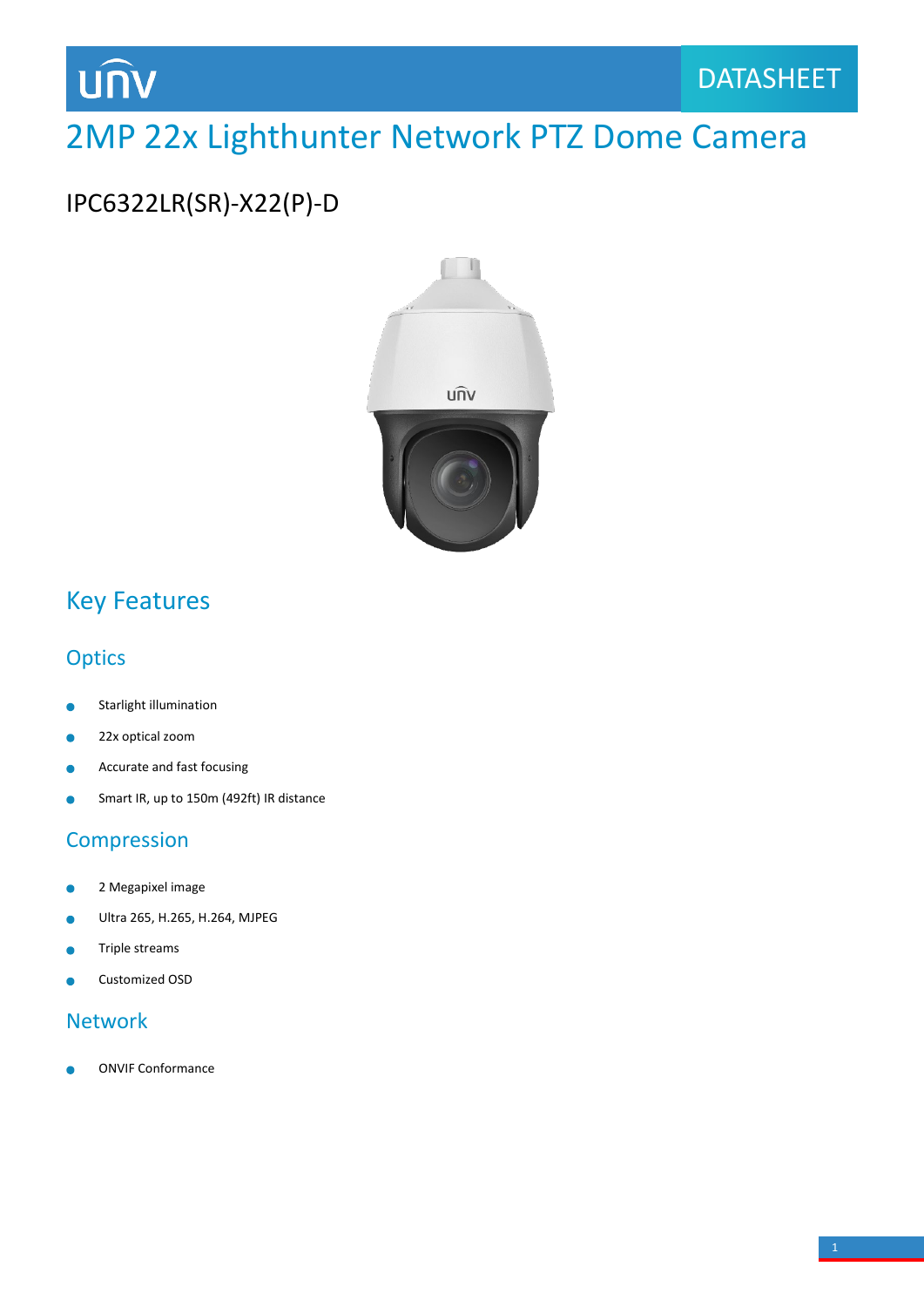

#### **Structure**

- Innovative snow-removing functionality  $\bullet$
- Intelligent temperature control technology  $\bullet$
- 6KV surge protection designed for network interface  $\bullet$
- IP66  $\bullet$

## Specifications

|                         | IPC6322SR-X22P-D                                             |                                                                | <b>IPC6322LR-X22-D</b> |  |                 |                |  |
|-------------------------|--------------------------------------------------------------|----------------------------------------------------------------|------------------------|--|-----------------|----------------|--|
| Camera                  |                                                              |                                                                |                        |  |                 |                |  |
| Sensor                  | 1/2.8", 2.0 megapixel, progressive scan, CMOS                |                                                                |                        |  |                 |                |  |
| Lens                    | 5.2 ~ 114.4mm, AF automatic focusing and motorized zoom lens |                                                                |                        |  |                 |                |  |
| Digital Zoom            | 16                                                           |                                                                |                        |  |                 |                |  |
| Optical Zoom            | 22                                                           |                                                                |                        |  |                 |                |  |
| <b>DORI Distance</b>    | Lens (mm)                                                    | Detect (m)                                                     | Observe (m)            |  | Recognize (m)   | Identify (m)   |  |
|                         | 5.2                                                          | 80.7(264.7ft)                                                  | 32.3(105.9ft)          |  | 16.1(52.9ft)    | 8.1(26.5ft)    |  |
|                         | 114.4                                                        | 1775.2(5824.1ft)                                               | 710.1(2329.6ft)        |  | 355.0(1164.8ft) | 177.5(582.4ft) |  |
| Angle of View (H)       | $53.4^{\circ} \approx 2.7^{\circ}$                           |                                                                |                        |  |                 |                |  |
| Angle of View (V)       | $32.3^{\circ} \, \verb ^  1.5^{\circ}$                       |                                                                |                        |  |                 |                |  |
| Angle of View (O)       | $60.3^{\circ} \approx 3.1^{\circ}$                           |                                                                |                        |  |                 |                |  |
| Shutter                 | Auto/Manual; shutter time: 1 ~ 1/100000s                     |                                                                |                        |  |                 |                |  |
| Minimum Illumination    | Colour: 0.001 lux (F1.5,AGC ON)<br>0 lux with IR             |                                                                |                        |  |                 |                |  |
| Iris                    | Auto/Manual; F1.5 ~ F3.8                                     |                                                                |                        |  |                 |                |  |
| Day/Night               | IR-cut filter with auto switch (ICR)                         |                                                                |                        |  |                 |                |  |
| Digital noise reduction | 2D/3D DNR                                                    |                                                                |                        |  |                 |                |  |
| S/N                     | >52dB                                                        |                                                                |                        |  |                 |                |  |
| IR Range                | UP to 150m (492ft)                                           |                                                                |                        |  |                 |                |  |
| Defog                   | Digital Defog                                                |                                                                |                        |  |                 |                |  |
| <b>WDR</b>              | 120dB                                                        |                                                                |                        |  |                 |                |  |
| <b>Video</b>            |                                                              |                                                                |                        |  |                 |                |  |
| Video Compression       | Ultra 265, H.265, H.264, MJPEG                               |                                                                |                        |  |                 |                |  |
| H.264 code profile      | Baseline profile, Main Profile, High Profile                 |                                                                |                        |  |                 |                |  |
| Frame Rate              | Main Stream: 2MP (1920*1080), Max 60fps;                     |                                                                |                        |  |                 |                |  |
|                         | Sub Stream: 2MP (1920*1080), Max 60fps;                      |                                                                |                        |  |                 |                |  |
|                         | Third Stream: D1 (720*576), Max 60fps                        |                                                                |                        |  |                 |                |  |
| <b>HLC</b>              | Supported                                                    |                                                                |                        |  |                 |                |  |
| <b>BLC</b>              | Supported                                                    |                                                                |                        |  |                 |                |  |
| <b>EIS</b>              | Supported                                                    |                                                                |                        |  |                 |                |  |
| OSD                     | Up to 8 OSDs                                                 |                                                                |                        |  |                 |                |  |
| Privacy Mask            |                                                              | Up to 24 areas(Up to 8 blacks or 8 mosaic in the same picture) |                        |  |                 |                |  |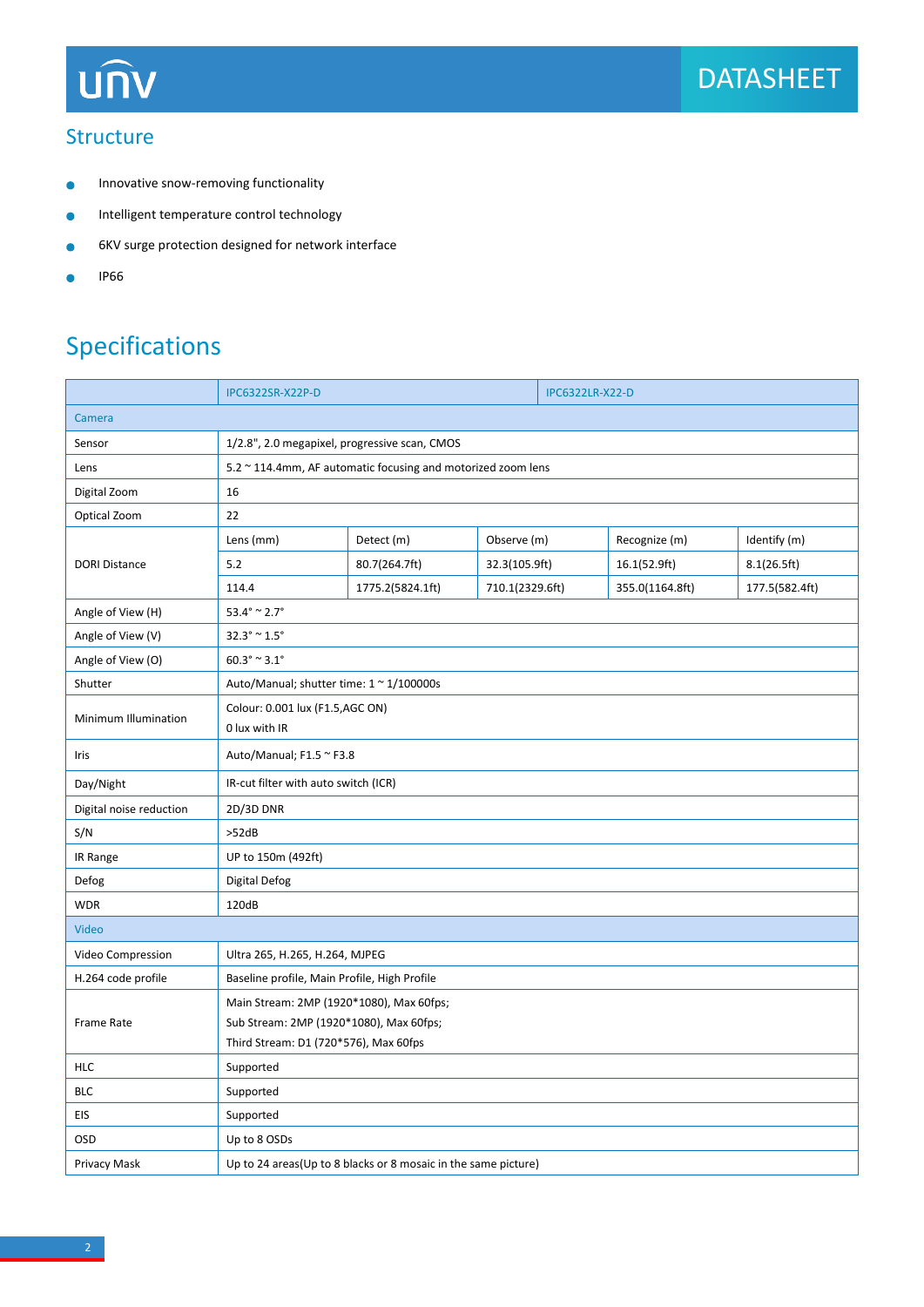# **UNV**

## DATASHEET

| ROI                        | Up to 8 areas                                                                                                                                              |                                                                                                                                 |  |  |  |  |
|----------------------------|------------------------------------------------------------------------------------------------------------------------------------------------------------|---------------------------------------------------------------------------------------------------------------------------------|--|--|--|--|
| <b>Motion Detection</b>    | Up to 4 areas                                                                                                                                              |                                                                                                                                 |  |  |  |  |
| Smart                      |                                                                                                                                                            |                                                                                                                                 |  |  |  |  |
| <b>General Function</b>    | Watermark, IP Address Filtering, Tampering Alarm, Alarm<br>input, Alarm output, Access Policy, ARP Protection, RTSP<br>Authentication, User Authentication | Watermark, IP Address Filtering, Tampering Alarm, Access<br>Policy, ARP Protection, RTSP Authentication, User<br>Authentication |  |  |  |  |
| <b>Audio</b>               |                                                                                                                                                            |                                                                                                                                 |  |  |  |  |
| <b>Audio Compression</b>   | G.711                                                                                                                                                      | N/A                                                                                                                             |  |  |  |  |
| Two-way audio              | Supported                                                                                                                                                  | N/A                                                                                                                             |  |  |  |  |
| Suppression                | Supported                                                                                                                                                  | N/A                                                                                                                             |  |  |  |  |
| Sampling Rate              | 8KHZ                                                                                                                                                       | N/A                                                                                                                             |  |  |  |  |
| <b>Storage</b>             |                                                                                                                                                            |                                                                                                                                 |  |  |  |  |
| <b>Edge Storage</b>        | Micro SD, up to 256GB                                                                                                                                      |                                                                                                                                 |  |  |  |  |
| Network Storage            | <b>ANR</b>                                                                                                                                                 |                                                                                                                                 |  |  |  |  |
| <b>Network</b>             |                                                                                                                                                            |                                                                                                                                 |  |  |  |  |
| Protocols                  | IPv4, IGMP, ICMP, ARP, TCP, UDP, DHCP, PPPoE, RTP, RTSP, RTCP, DNS, DDNS, NTP, FTP, UPnP, HTTP, HTTPS, SMTP, 802.1x,<br>SNMP, QoS, RTMP                    |                                                                                                                                 |  |  |  |  |
| Compatible Integration     | ONVIF (Profile S, Profile G, Profile T), API                                                                                                               |                                                                                                                                 |  |  |  |  |
| Pan & Tilt                 |                                                                                                                                                            |                                                                                                                                 |  |  |  |  |
| Pan Range                  | 360° (endless)                                                                                                                                             |                                                                                                                                 |  |  |  |  |
| Pan Speed                  | $2^{\circ}/s \approx 75^{\circ}/s$                                                                                                                         |                                                                                                                                 |  |  |  |  |
|                            | Preset speed: 180°/s                                                                                                                                       |                                                                                                                                 |  |  |  |  |
| <b>Tilt Range</b>          | $-15^\circ \approx 90^\circ$ (auto reverse)                                                                                                                |                                                                                                                                 |  |  |  |  |
|                            | $2^{\circ}$ ~ 75 $^{\circ}/s$                                                                                                                              |                                                                                                                                 |  |  |  |  |
| <b>Tilt Speed</b>          | Preset speed: 80°/s                                                                                                                                        |                                                                                                                                 |  |  |  |  |
| Number of Presets          | 1024                                                                                                                                                       |                                                                                                                                 |  |  |  |  |
| Patrol                     | Preset patrol, route patrol, recorded patrol                                                                                                               |                                                                                                                                 |  |  |  |  |
| Home Position              | Supported                                                                                                                                                  |                                                                                                                                 |  |  |  |  |
| Interface                  |                                                                                                                                                            |                                                                                                                                 |  |  |  |  |
| Audio I/O                  | Audio cable                                                                                                                                                | N/A                                                                                                                             |  |  |  |  |
|                            | 1 Input: impedance 35kΩ; amplitude 2V [p-p]                                                                                                                |                                                                                                                                 |  |  |  |  |
|                            | 1 Output: impedance 600Ω; amplitude 2V [p-p]                                                                                                               |                                                                                                                                 |  |  |  |  |
| Alarm I/O                  | 1/1                                                                                                                                                        | N/A                                                                                                                             |  |  |  |  |
| Serial Port                | N/A                                                                                                                                                        | N/A                                                                                                                             |  |  |  |  |
| Network                    | 1 RJ45 10M/100M Base-TX Ethernet                                                                                                                           |                                                                                                                                 |  |  |  |  |
| Video Output               | N/A                                                                                                                                                        | N/A                                                                                                                             |  |  |  |  |
| General                    |                                                                                                                                                            |                                                                                                                                 |  |  |  |  |
| Power                      | DC 12V±10%, PoE (PSE required)                                                                                                                             | DC 12V±10%                                                                                                                      |  |  |  |  |
|                            | Power consumption: 4~27.6W<br>Power consumption: 4~23.5W                                                                                                   |                                                                                                                                 |  |  |  |  |
| Dimensions (Ø x H)         | Ø220 x 369mm (Ø8.7" x 14.5")                                                                                                                               |                                                                                                                                 |  |  |  |  |
| Weight                     | 3.4kg (7.5lb)<br>3.3kg (7.3lb)                                                                                                                             |                                                                                                                                 |  |  |  |  |
| <b>Working Environment</b> | -40°C ~ 65°C (-40°F ~ 149°F), Humidity: $\leq$ 95% RH (non-condensing)                                                                                     |                                                                                                                                 |  |  |  |  |
| Ingress Resistant          | <b>IP66</b>                                                                                                                                                |                                                                                                                                 |  |  |  |  |
| <b>Reset Button</b>        | Supported                                                                                                                                                  |                                                                                                                                 |  |  |  |  |